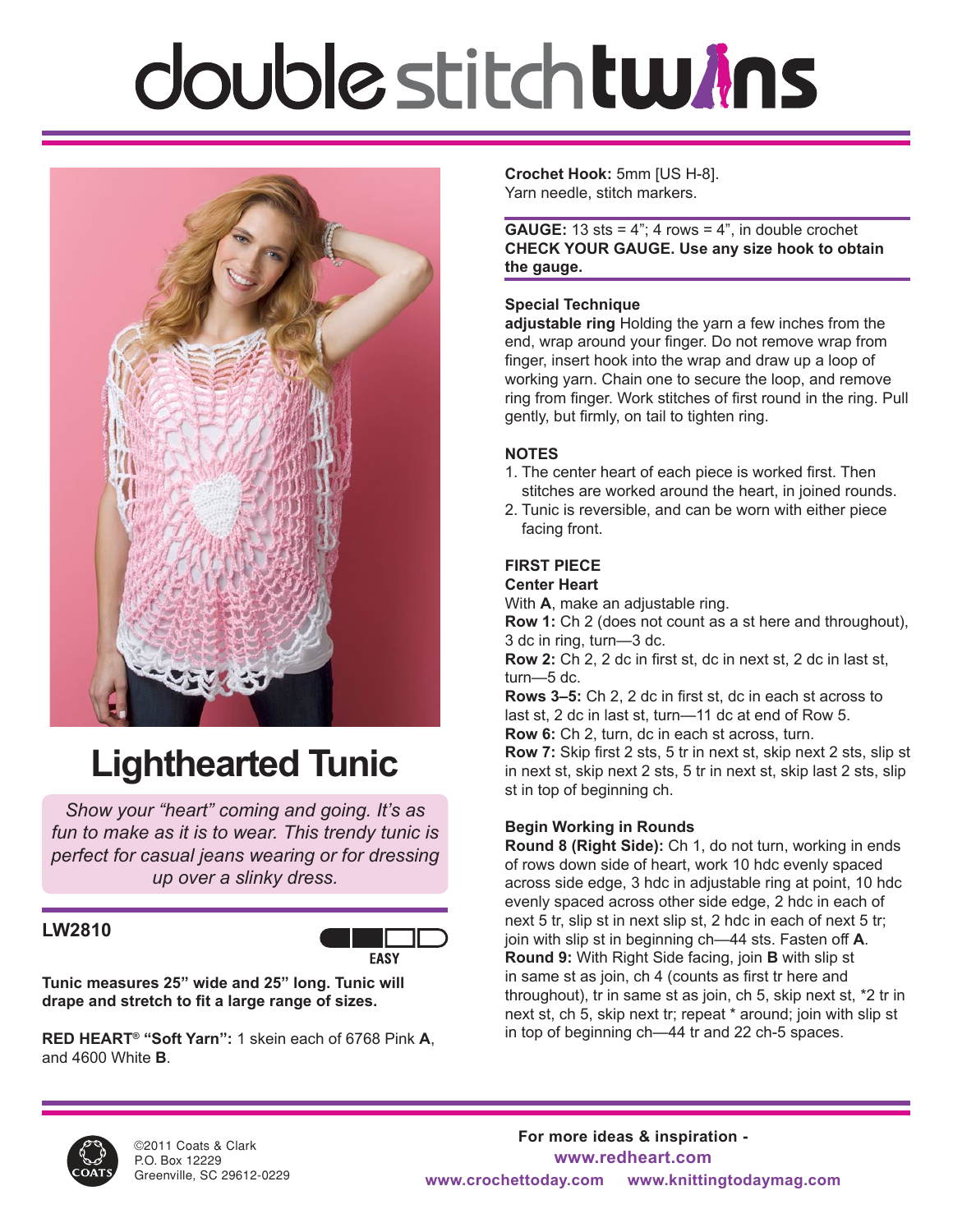# double stitch tw*i*ns

**Round 10:** Slip st in each of next 3 ch, ch 10 (counts as hdc, ch-8), \*hdc in next ch-5 space, ch 8; repeat from \* around; join with slip st in 2nd ch of beginning ch—22 hdc and 22 ch-8 spaces.

**Round 11:** Slip st in each of next 5 ch, ch 10 (counts as hdc, ch-8), \*hdc in next ch-8 space, ch 8; repeat from \* around; join with slip st in 2nd ch of beginning ch—22 hdc and 22 ch-8 spaces.

**Round 12:** Ch 7 (counts as dc, ch-4), dc in next ch-8 space, ch 4, \*dc in next hdc, ch 4, dc in next ch-8 space, ch 4; repeat from \* around; join with slip st in 3rd ch of beginning ch—44 dc and 44 ch-4 spaces. Fasten off **B**. **Place markers for increase locations:** Place piece on a flat surface. Identify the 10 ch-4 spaces of the last round, centered above the heart. Place a marker in the dc before these 10 center ch-4 spaces and place another marker in the dc following the center ch-4 spaces. Continuing around the piece, skip the next 10 ch-4 spaces and place another marker in the next dc. Skip the next 14 ch-4 spaces and place another marker in the next dc.

As the following rounds are worked, move the markers into the ch-2 space of the (dc, ch 2, dc) worked at each marked location.

**Round 13:** With Right Side facing, join **B** with slip st in any of the marked dc, ch 5 (counts as ch-2, dc), dc in same st, [ch 5, \*dc in next dc, ch 5; repeat from \* to next marked dc, (dc, ch 2 dc) in marked dc] 3 times, ch 5, \*\*dc in next dc, ch 5; repeat from \*\* to end of round; join with slip st in 3rd ch of beginning ch—48 dc and 48 ch-5 spaces.

**Rounds 14–18:** Slip st in next ch-2 space, ch 5, dc in same ch-2 space, [ch 6, \*dc in next dc, ch 6; repeat from \* to next marked ch-2 space, (dc, ch 2 dc) in ch-2 space] 3 times, ch 6, \*\*dc in next dc, ch 6; repeat from \*\* to end of round; join with slip st in 3rd ch of beginning ch. Fasten off **B**.

**Round 19:** With Right Side facing, join **A** with slip st in any marked ch-2 space, ch 5, dc in same ch-2 space, [ch 8, \*dc in next dc, ch 8; repeat from \* to next marked ch-2 space, (dc, ch 2 dc) in ch-2 space] 3 times, ch 8, \*\*dc in next dc, ch 8; repeat from \*\* to end of round; join with slip st in 3rd ch of beginning ch.

**Rounds 20 and 21:** Slip st in next ch-2 space, ch 5 (counts as ch-2, dc), dc in same ch-2 space, [ch 8, \*dc in next dc, ch 8; repeat from \* to next marked ch-2 space, (dc, ch 2 dc) in ch-2 space] 3 times, ch 8, \*\*dc in next dc, ch 8; repeat from \*\* to end of round; join with slip st in 3rd ch of beginning ch. Fasten off **A**. Remove markers.

#### **SECOND PIECE**

Work same as First Piece, using **B** for the heart, **A** for Rounds 9–18, and **B** for Rounds 19–21.



#### **FINISHING**

Place one piece on top of the other pieces, with Right Sides together, with hearts matching, and stitches of last round matching. Work from the Wrong Side of the pieces. **Place markers for neck edges:** Identify the 4 ch-8 spaces of the last round, centered above the heart. Place a marker in the dc before these 4 center ch-8 spaces, and place another marker in the dc following the center 4 ch-8 spaces (for neck edges).

**Seam first shoulder and side:** Work through both thicknesses. Join **B** with slip st in one of the marked dc.



©2011 Coats & Clark P.O. Box 12229 Greenville, SC 29612-0229